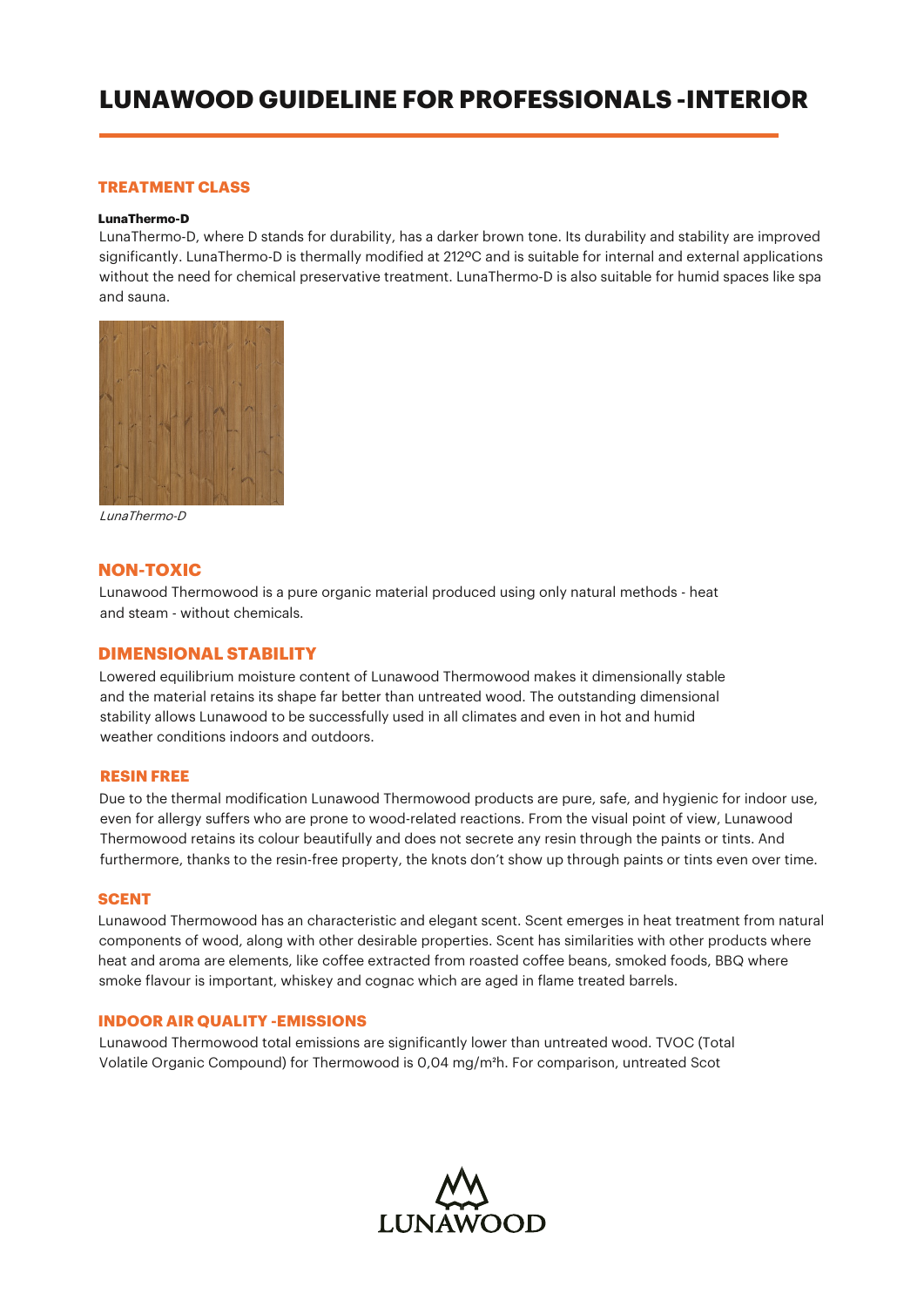Pine has TVOC of 1 mg/m²h. Emission profile is also different, like scent. Emissions will decrease overtime from their already low levels.

## **LEACHING**

LunaThermo-D does not in general leach color. Minor release of the color pigment is possible in humid spaces like spa and sauna.

#### **FIRE RATING**

Lunawood has D4 rating which means it same as any natural timber. Lunawood will accept standard fire retardant treatments in the same way as un-modified timber.

## **ACOUSTIC**

Lunawood Thermowood walls, ceilings, floors, or other interior elements naturally soften noise by creating a soft, sound-breaking surface in the space. Echo is reduced on wooden surfaces, which reduces the noise level in the premises. The porous wood surface does not reflect sound in the same way as hard and artificial materials. According to the tests, Lunawood Thermowood has 20% shorter reverberation than hard surfaces. When installed battens or Luna Triple Shadow, the reverberation is even shorter.

## **INSTALLATION**

Every Lunawood Interior product has an option for hidden fixing. Always use stainless steel fastenings when installing Lunawood. Provide adequate support structure in accordance with your local building regulations. Do not install lamps or other heavy objects directly to the product. For detailed information on fixings please refer to the Lunawood installation guide: https://lunawood.com/downloads/

#### **SURFACE COATINGS**

Gluing of Lunawood Thermowood is possible. However, the gluing and compression time may be 4–6 times longer compared to un-modified wood. Good results can be achieved with most common adhesives, but PUR glue gives the best performance according to test results.

#### **WEARING OVER TIME**

Like all timber products LunaThermo-D will go grey upon exposure to UV, and in time may show some fine cracks or splits on the surface. The silvering effect will be visible in a relatively short period of time, 3 to 6 months after installation. It is recommended to apply an oil or approved wood coating to help preserve and maintain the original appearance.

## **SURFACE COATINGS**

Lunawood Thermowood is also an extremely sustainable material, as it retains its colour beautifully and does not necessarily require any maintenance. And most importantly, thanks to the resin-free feature, it does not secrete any resin through the paints or tints. For the surface treatment normal paints, wood oils, waxes, and varnishes can be used indoors.

Paraffin oil can be used in addition to a surface treatment agent to emphasize the color of Thermowood and protect it from impurities. Linen oil may not be used. We always recommend surface treatment with paraffine oil to Lunawood Sauna materials to ensure the continuous high hygiene level.